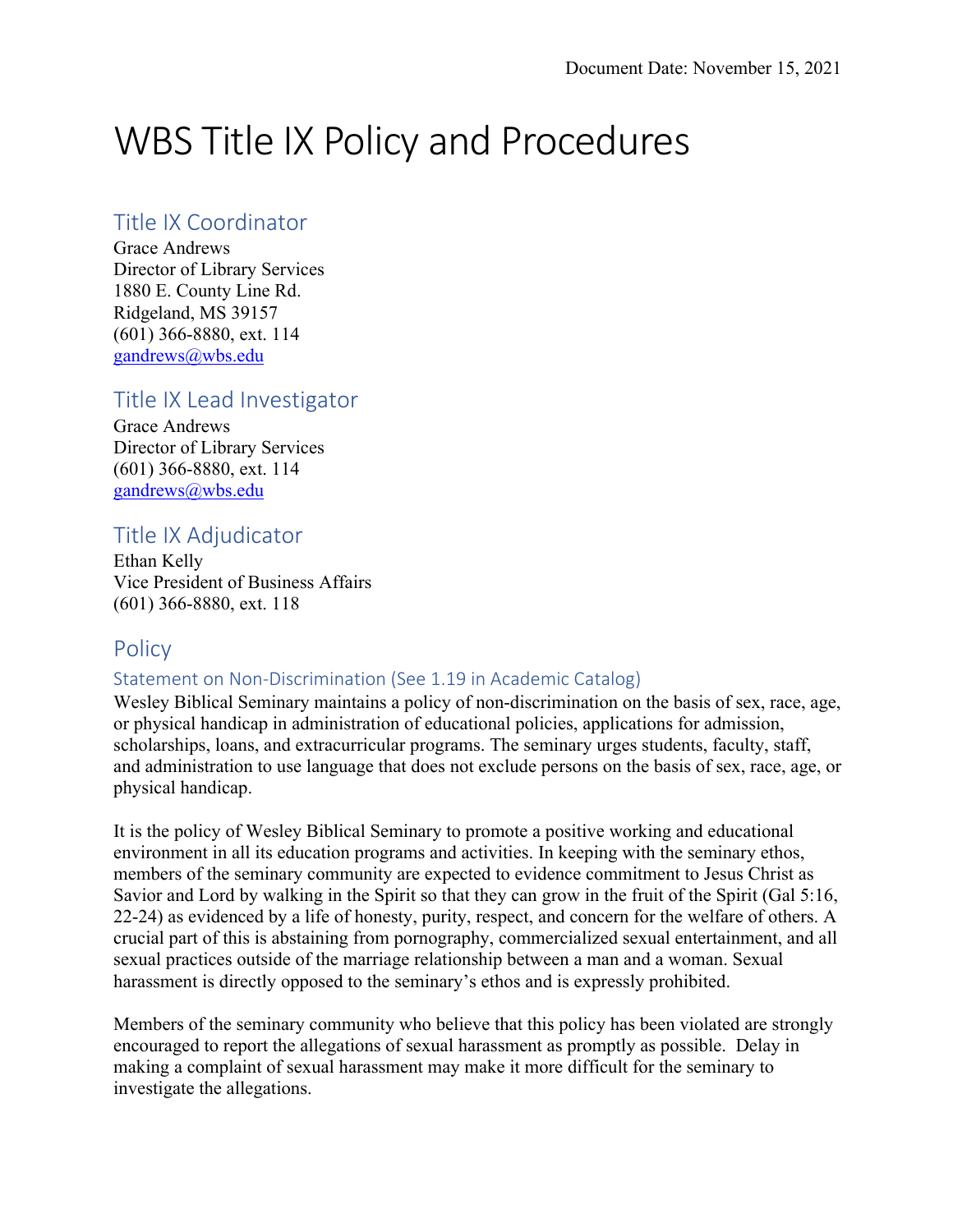## **Definitions**

**Sexual Harassment** is defined as conduct on the basis of sex if:

- 1. An employee conditions aid, benefit, or service of the institution on an individual's participation in unwelcome sexual conduct (*quid pro quo*)
- 2. Unwelcome conduct determined by a reasonable person is so severe, pervasive, and objectively offensive that it effectively denies a person equal access to the institution's education program or activity (hostile environment)
- 3. Sexual assault, dating violence, domestic violence, or stalking (as defined in the Clery Acts, 20 U.S.C., 1092(f), and the Violence Against Women Act, 34 U.S.C, 12291(a)).

**Sexual assault** is defined as any type of sexual conduct or behavior that occurs without the explicit consent of the recipient. Falling under the definition of sexual assault are sexual activities as forced sexual intercourse, forcible sodomy, child molestation, incest, fondling, and attempted rape.

**Dating Violence** is defined as violence by a person who has been in a romantic or intimate relationship with the victim. Whether there was such a relationship will be gauged by its length, type, and frequency of interaction.

**Domestic Violence** is defined as asserted violent misdemeanor and felony offenses committed by the victim's current or former spouse, current or former cohabitant, person similarly situated under domestic or family violence law, or anyone else protected under domestic or family violence law.

**Stalking** is defined as a course of conduct directed at a specific person that would cause a reasonable person to fear for her, his, or another's safety, or to suffer substantial emotional distress.

**Complainant** is defined as an individual who is alleged to be the victim of conduct that could constitute sexual harassment.

**Respondent** is defined as an individual who has been reported to be the perpetrator of conduct that could constitute sexual harassment.

# Procedures

Any individual within the seminary community who has experienced or witnessed sexual harassment is encouraged to make a complaint to the Title IX Coordinator as soon as possible. Complaints must include key details of the alleged misconduct, including the name and telephone number, if available, of the complainant and respondent; specific acts alleged, including dates, times, and locations; names of any potential witnesses, including addresses and telephone numbers, if available; and actions taken by any party to address the misconduct, if any. Complaints may be formal (made in writing) or informal (over the phone or in person). The seminary will respond to all complaints by offering supportive measures designed to restore or preserve equal access to education programs and activities (such as counseling recommendations and extensions on assignments or other course adjustments). These supportive measures are non-disciplinary and non-punitive and do not assume responsibility on the part of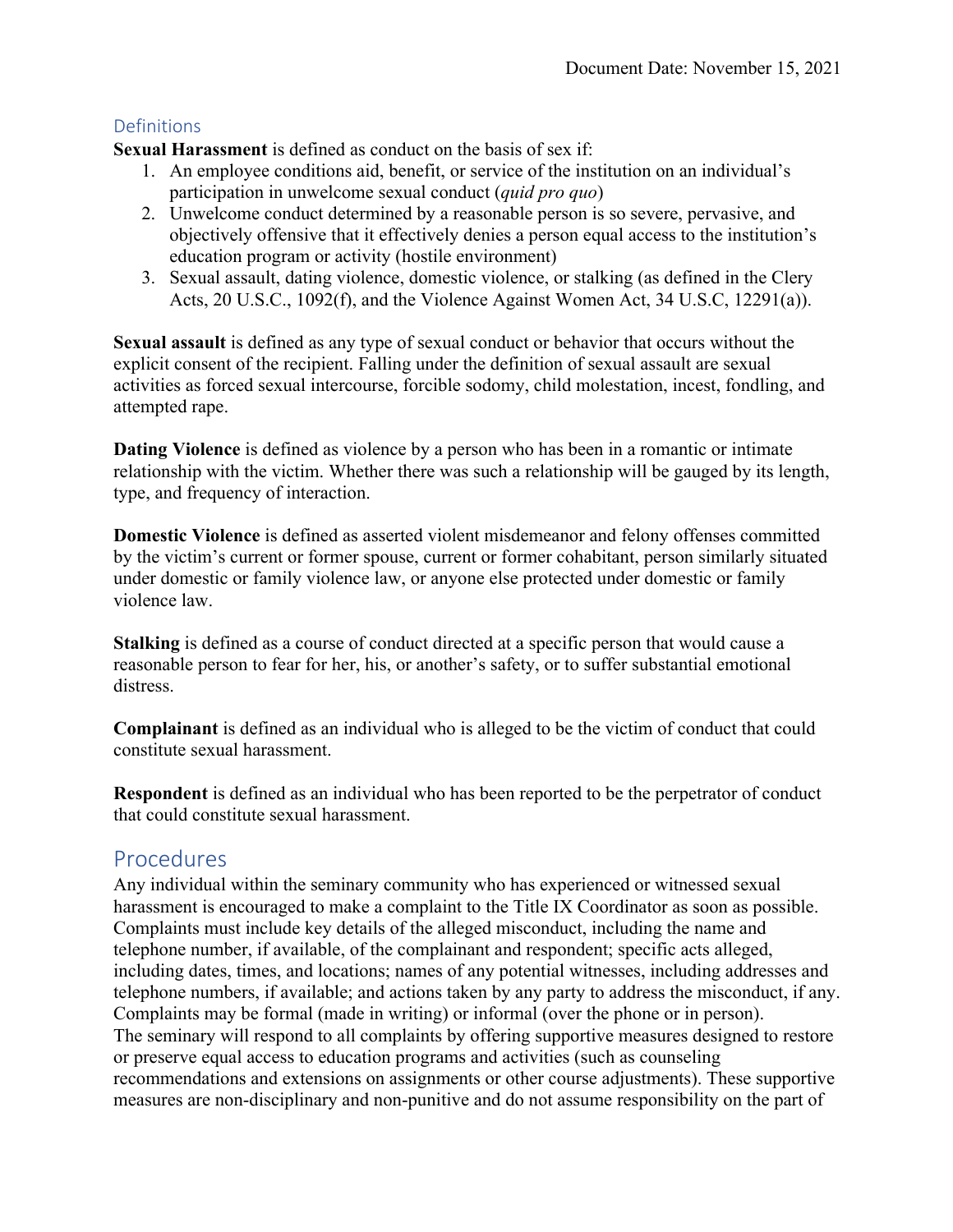the respondent. A formal complaint will initiate an investigation, unless the complaint is dismissed.

#### Dismissed Complaints

Certain circumstances (outlined below) may require or allow for the dismissal of a complaint. If a complaint is dismissed, written notice will be sent to both parties with the reason for dismissal. Dismissals may be appealed by either party.

Complaints will be dismissed if the alleged conduct:

- 1. Does not constitute sexual harassment
- 2. Did not occur in a seminary education program or activity
- 3. Did not occur in the United States

Additionally, complaints may be dismissed if:

- 1. The complainant notifies the Title IX Coordinator in writing that the complainant would like to withdraw the complaint or any allegations therein
- 2. The respondent is no longer enrolled or employed at the seminary
- 3. Specific circumstances prevent the seminary from gathering sufficient evidence to reach a determination as to the formal complaint or allegations therein

#### Investigation

Upon receipt of a formal complaint, written notice of the grievance will be given to both the complainant and the respondent, with the opportunity for informal resolution. Informal resolution is optional and is only allowed if both parties agree to it. Either party is free to withdraw consent to informal resolution and re-instigate the formal grievance process at any time until a decision has been made. The grievance process will take place and be concluded within sixty (60) calendar days of receiving the formal complaint. If for any reason this timeframe must be extended, written notice will be given to both parties, explaining the reason for the extension.

Throughout the grievance process, both parties will be treated equitably. The seminary is committed to an objective evaluation of evidence and will presume innocence on the part of the respondent until a decision has been reached based on evidence.

The burden of gathering evidence is on the seminary, not the parties. The parties will be provided equal opportunity for the parties to present fact and expert witnesses and other inculpatory and exculpatory evidence. Each party may choose an advisor; advisors may be attorneys, but they are not required to be.

The investigator (which may be the Title IX Coordinator but may not be the decision maker) shall create an investigative report, including a fair summary of the evidence, and make this available to both parties. Parties shall have at least ten (10) days to inspect and review evidence and respond in writing before a hearing.

All Title IX personnel, including the Title IX Coordinator, investigator(s), and decision maker(s), shall be free from conflicts of interest or bias for or against complainants or respondents.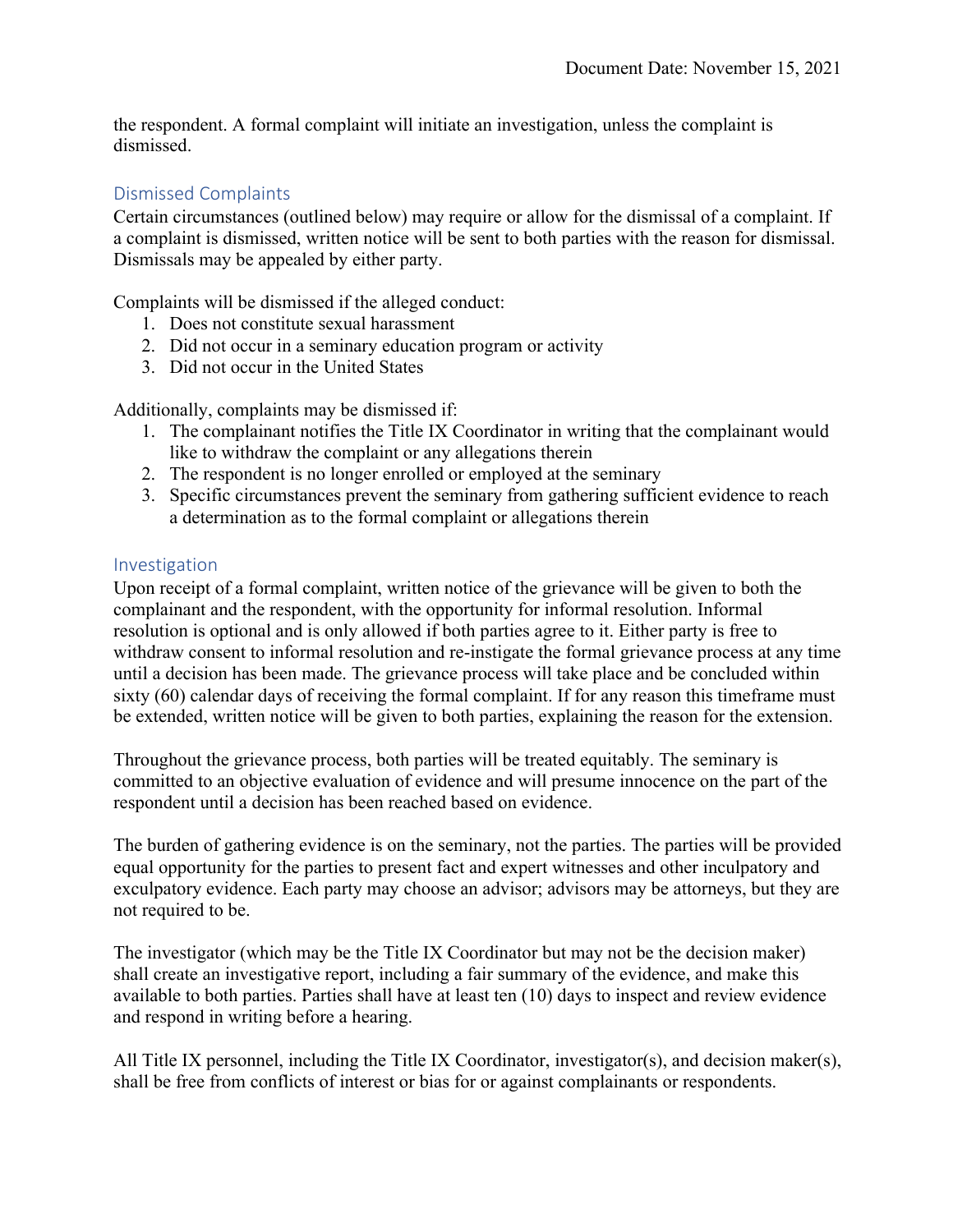#### **Hearing**

The seminary will conduct a live hearing, over which a decision maker shall preside. At the request of either party, the hearing may be virtual, but it must be in real time with video. All hearings will be recorded.

Each party's advisor shall be allowed to ask the other party and any witnesses all relevant questions and follow-up questions, including those challenging credibility. Such crossexamination shall be conducted by the party's advisor and never by the party. All crossexaminations must be recognized as relevant by the decision-maker before the party answers. If a question is determined to be irrelevant, the decision-maker must give the reason for this determination. The complainant's sexual behavior or predisposition are irrelevant *unless* such questions and evidence are offered to prove someone other than the respondent committed the alleged conduct, or the questions and evidence concern specific incidents of the complainant's prior sexual behavior with respect to the respondent and are offered to prove consent.

If a party does not have an advisor for the hearing, the seminary must provide an advisor for the party, free of charge.

The decision-maker must have no conflict of interest and must be trained on making unbiased decisions. Decisions will be based on the clear and convincing standard of evidence. The decision-maker will prepare a written determination, including:

- 1. The portion of school policies violated
- 2. Procedural steps taken since the complaint was filed (including all notices, interviews, investigative methods, and hearings held)
- 3. Findings of fact
- 4. Conclusions regarding application of code of conduct to the facts
- 5. Ultimate determination of responsibility
- 6. Disciplinary sanctions
- 7. Remedies to complainant (to be carried out by Title IX Coordinator, in cooperation with relevant administrative personnel)
- 8. Procedures/right to appeal

#### Disciplinary Sanctions

Potential disciplinary sanctions include:

- Warning
- Restitution
- Fines
- Loss of privileges
- Probation
- Suspension
- Expulsion
- Removal from employment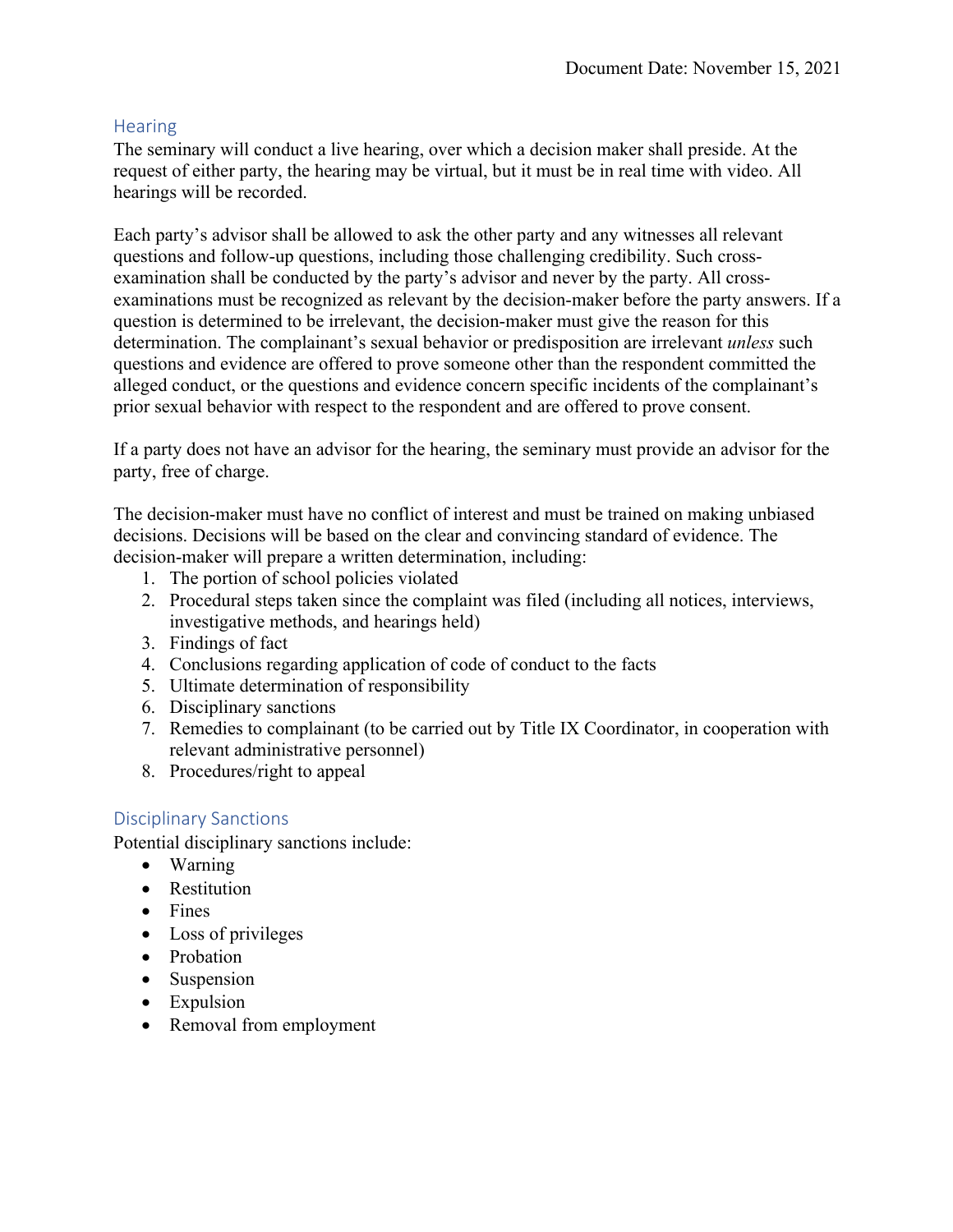#### Supportive Measures

Remedies to the complainant shall be made in the form of supportive measures that restore or preserve equal access to education programs and activities. These may be punitive toward the respondent, if the respondent is found to be responsible. Supportive measures include, but are not limited to:

- Counseling recommendations
- Extensions on assignments or other course adjustments
- Mutual restriction on contact between individuals
- A leave of absence

#### Appeal Process (Taken directly from Academic Catalog, Appendix C)

Both complaint dismissals and final decisions may be appealed by either party within ten (10) days of the dismissal or decision. Potential grounds for appeal include:

- 1. Procedural irregularity that affected the outcome of the matter
- 2. New evidence that was not reasonably available at the time the determination regarding responsibility or dismissal was made, that could affect the outcome of the matter
- 3. The Title IX Coordinator, investigator, or decision-maker had a conflict of interest or bias for or against complainants or respondents generally or the individual complainant or respondent that affected the outcome of the matter

If a determination is appealed, both parties will be notified in writing. Both parties may submit a written statement in support of, or challenging, the outcome. A new decision maker will be appointed by the seminary President that is different from the Title IX Coordinator, investigator, and decision maker in the original process, with no conflict of interest or bias. A written decision will be reached within ten (10) days of receiving the appeal and will be simultaneously delivered to both parties, which will be considered final.

#### Confidentiality

The review of sexual harassment complaints, including formal investigation, will be conducted confidentially to the extent permitted by law, except insofar as information needs to. Be disclosed so that the seminary may effectively investigate the matter or take corrective action. No information protected by a legal privilege, such as the attorney-client privilege or the doctorpatient privilege, shall be used during an investigation unless the person holding that privilege has waived it.

#### Retaliation

Retaliation against anyone exercising Title IX rights is prohibited. Neither the seminary nor any person shall intimidate, threaten, coerce, or discriminate against any individual for the purpose of interfering with any right or privilege secured by Title IX, or because the individual has made a report or complaint, testified, assisted, or participated or refused to participate in any manner in a Title IX investigation, proceeding, or hearing. Charges against an individual for code of conduct violations that do not involve sex discrimination or sexual harassment but arise out of the same facts or circumstances as a report or complaint of sexual harassment, for the purpose of interfering with any right or privilege secured by Title IX, constitutes retaliation. Charging an individual with a code of conduct violation for making a materially false statement in bad faith in the course of a grievance proceeding does not constitute retaliation, provided, however, that a